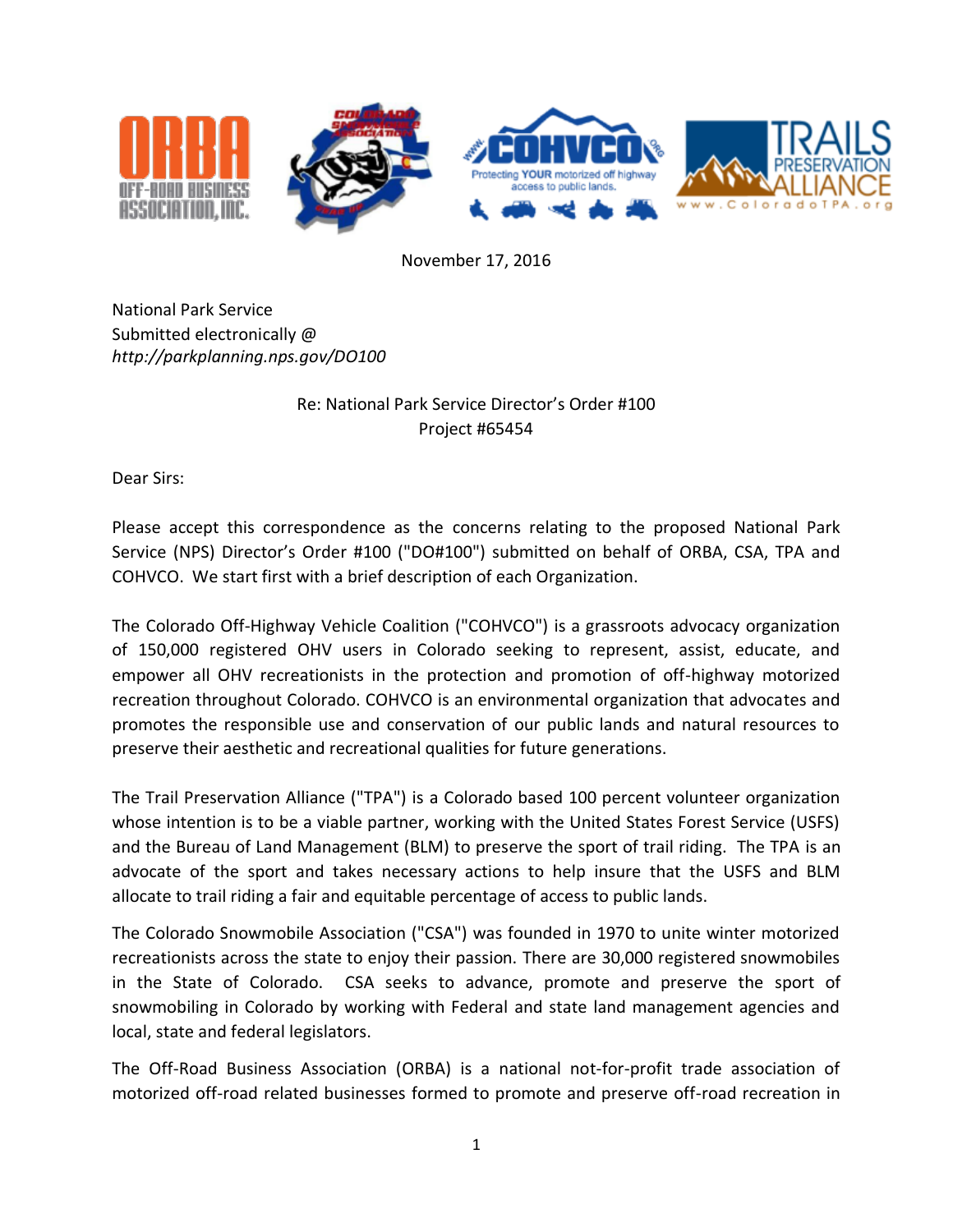an environmentally responsible manner based in California. For purposes of this document ORBA, CSA, COHVCO and TPA are identified as "the Organizations".

## **Request for Extended Public Comment Period**

The Organizations respectfully request that the comment period for the DO#100 proposal be extended as many interested parties are not aware of the proposal since general public outreach has been very limited. Additionally, the Organizations request that public meetings be conducted at strategic locations throughout the country to allow for more meaningful interaction with the public on the DO#100 proposal and to stimulate public understanding and partnerships to resolve site specific issues that a particular park or area might be facing. The Organizations have found that the addition of public meetings is highly effective in engaging the public and developing meaningful substantive comments, which result in a superior final rule at the end of the rule making process.

## **Director's Order #100 will impair established factors to be balanced in National Park Service managed areas**

The Organizations must express serious concern about the elevation of a single portion, resource protection, of the various interests that are to be balanced in the NPS' mission above other historical usages, which the Organizations submit DO#100 clearly does. While resource protection is clearly an important factor to be balanced in the management of NPS lands, it must be balanced with other factors in order to achieve the mission of the NPS. The Organizations are aware that resource protection has often been weighted too heavily in traditional park areas where a more diverse range of uses is to be protected, such as the Canyonlands NP, where dispersed trail usage is a characteristic to be protected and preserved in the foundational documents. The Organizations submit that recent efforts on permitting of only certain trail usages for the Canyonlands NP have eroded one of the foundational principals to be protected and preserved under a traditional NP model of management. These concerns are more extensive if DO#100 were enacted.

While our concerns are serious even under the more traditional NPS management model, such as Yellowstone NP, Rocky Mountain NP, the Organizations concerns are expanded when DO#100 is applied to areas that are managed under a less traditional park service model, such as the many National Conservation Areas, National Monuments and National Recreation areas. Many of these Congressionally-designated areas have foundational documents that are significantly wider in scope and balance a different set of interests than those that are present under general NPS authority. While the goals and objectives of some monuments, such as the Florissant Fossil Beds National Monument, might align reasonably well with an elevated protection of resources, other units' mission will almost immediately experience conflicts. For example, this would be exemplified in the Lake Mead NRA, where providing diverse water based recreational opportunities along with a management objective to be the Premier Inland